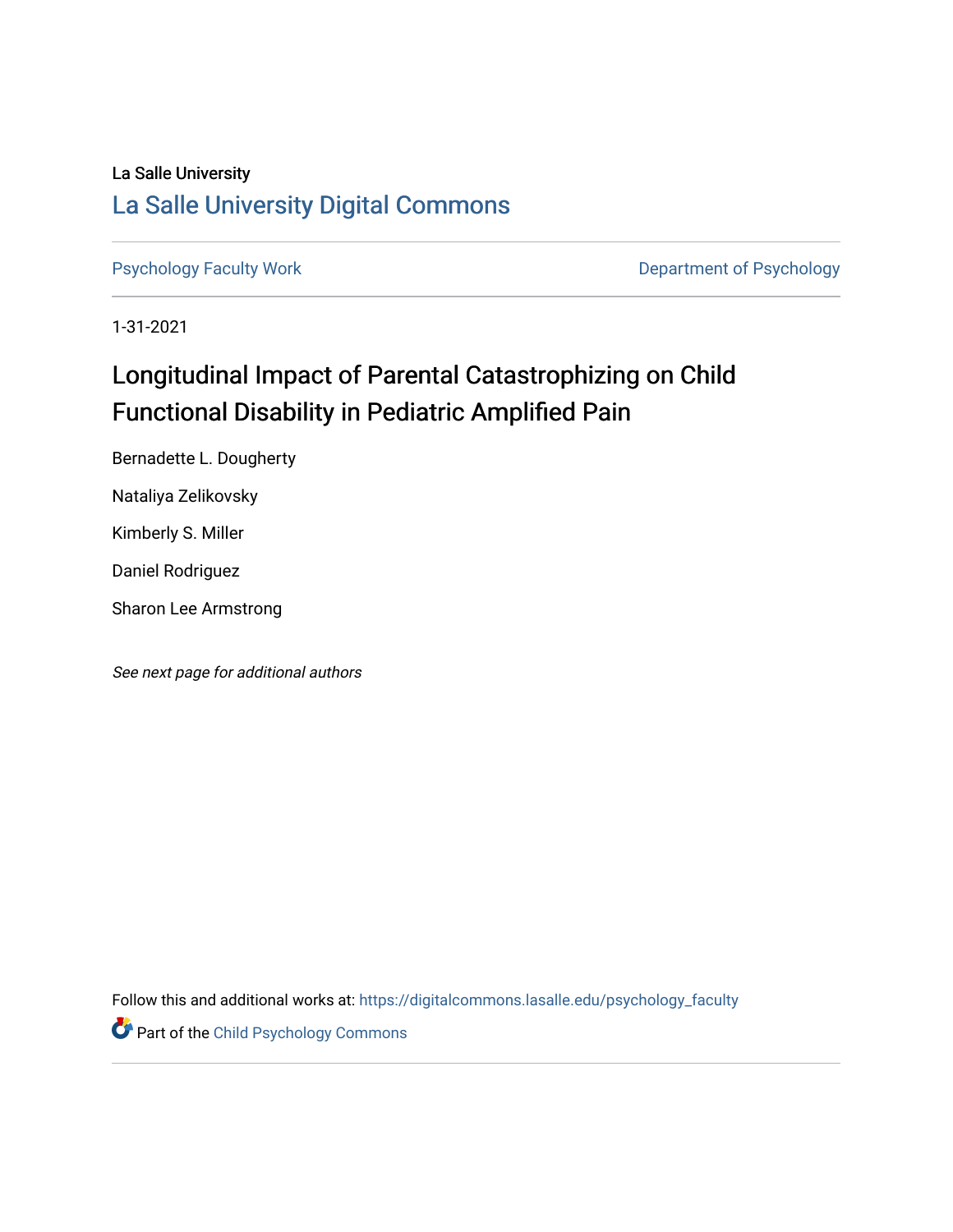### Authors

Bernadette L. Dougherty, Nataliya Zelikovsky, Kimberly S. Miller, Daniel Rodriguez, Sharon Lee Armstrong, and David D. Sherry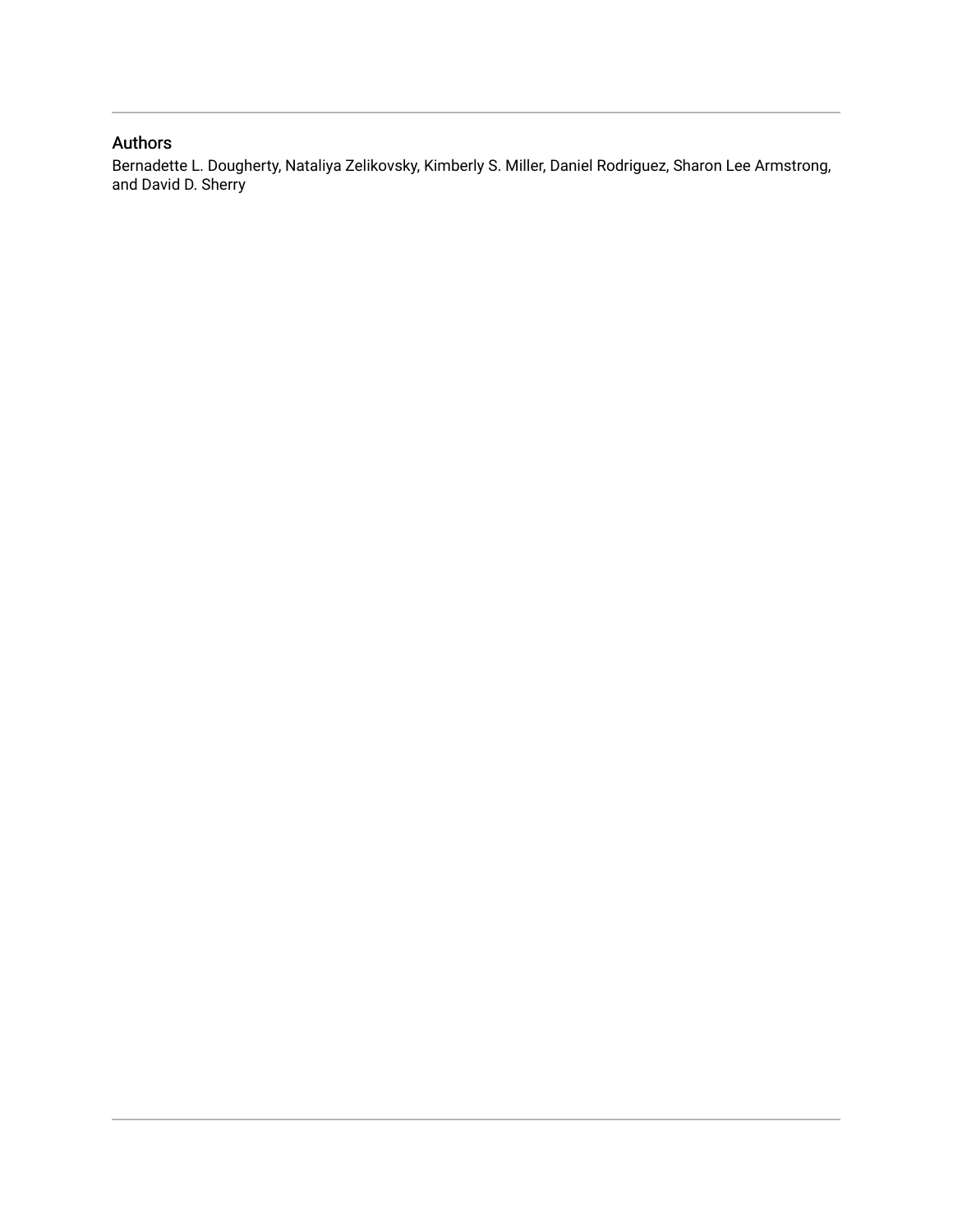

# Longitudinal Impact of Parental Catastrophizing on Child Functional Disability in Pediatric Amplified Pain

Bernadette L. Dougherty @[,](http://orcid.org/0000-0003-2880-5604)<sup>1</sup> MA, Nataliya Zelikovsky,<sup>1</sup> P**HD**, Kimberly S. Miller, $^2$  PHD, Daniel Rodriguez, $^3$  PHD, Sharon Lee Armstrong,<sup>1</sup> PHD, and David D. Sherry<sup>2</sup> MD

<sup>1</sup>Department of Psychology, La Salle University, USA, <sup>2</sup>Center for Amplified Musculoskeletal Pain Syndrome, Children's Hospital of Philadelphia, USA, <sup>3</sup>Department of Public Health, La Salle University, USA

\*All correspondence concerning this article should be addressed to Bernadette L. Dougherty, MA, Bernadette Dougherty, La Salle University, 1900 West Olney Ave. Philadelphia, PA 19141, USA. E-mail: Lewcunb1@.lasalle.edu

Received 12 May 2020; revisions received 9 December 2020; accepted 10 December 2020

#### Abstract

Objective Children with amplified musculoskeletal pain (AMPS) experience significant functional disability, with impairment in their ability to participate in age-appropriate activities of daily living. Parental factors play an important role in a child's pain symptoms and treatment outcomes, with parental pain catastrophizing and protective behaviors linked to several maladaptive outcomes for children. Aims of the current study were to examine how parental pain catastrophizing, child pain catastrophizing, and parental protective behaviors longitudinally impacted functional disability for children with AMPS. Methods Archival data were examined from parent-child dyads presenting to a tertiary pain clinic for treatment of AMPS. Over 1 year, parents completed measures assessing the level of pain catastrophizing, common behavioral responses to child pain, and child functional disability. Children completed measures of pain catastrophizing and functional disability. Measures were collected at initial evaluation, 6-months, and 12-months. Latent growth models (LGM) were conducted to examine how to study variables longitudinally impacted the rate of change in child functional disability. **Results** Examining a comprehensive LGM of study variables, parental catastrophizing emerged as the sole contributing factor to slower improvement in functional disability. Conclusions The strong influence of parental pain catastrophizing on functional disability may relate to parents limiting behaviors that *promote* adaptive coping in children with pain. As such, parents who catastrophize may benefit from specific interventions to increase their use of adaptive behavioral responses, such as redirecting children to complete functional activities and encouraging the use of positive coping skills for pain-related distress.

Key words: acute pain; chronic and recurrent pain; evidence-based practice; family functioning; longitudinal research; parents; parent psychosocial functioning.

#### Introduction

Over 30 million children in the United States sought pain treatment between 2009 and 2012 [\(Baldridge](#page-10-0) [et al., 2018\)](#page-10-0). Noninflammatory musculoskeletal pain is one of the most frequent reasons for children to seek

pain treatment ([Weiss & Stinson, 2018\)](#page-12-0), with amplified musculoskeletal pain syndrome (AMPS) being one of the most common forms [\(Weiss & Stinson, 2018\)](#page-12-0). AMPS encompasses a spectrum of chronic and recurrent idiopathic pain disorders, which occur due to an

This is an Open Access article distributed under the terms of the Creative Commons Attribution Non-Commercial License (http://creativecommons.org/ licenses/by-nc/4.0/), which permits non-commercial re-use, distribution, and reproduction in any medium, provided the original work is properly cited. For commercial re-use, please contact journals.permissions@oup.com 474

V<sup>C</sup> The Author(s) 2021. Published by Oxford University Press on behalf of the Society of Pediatric Psychology.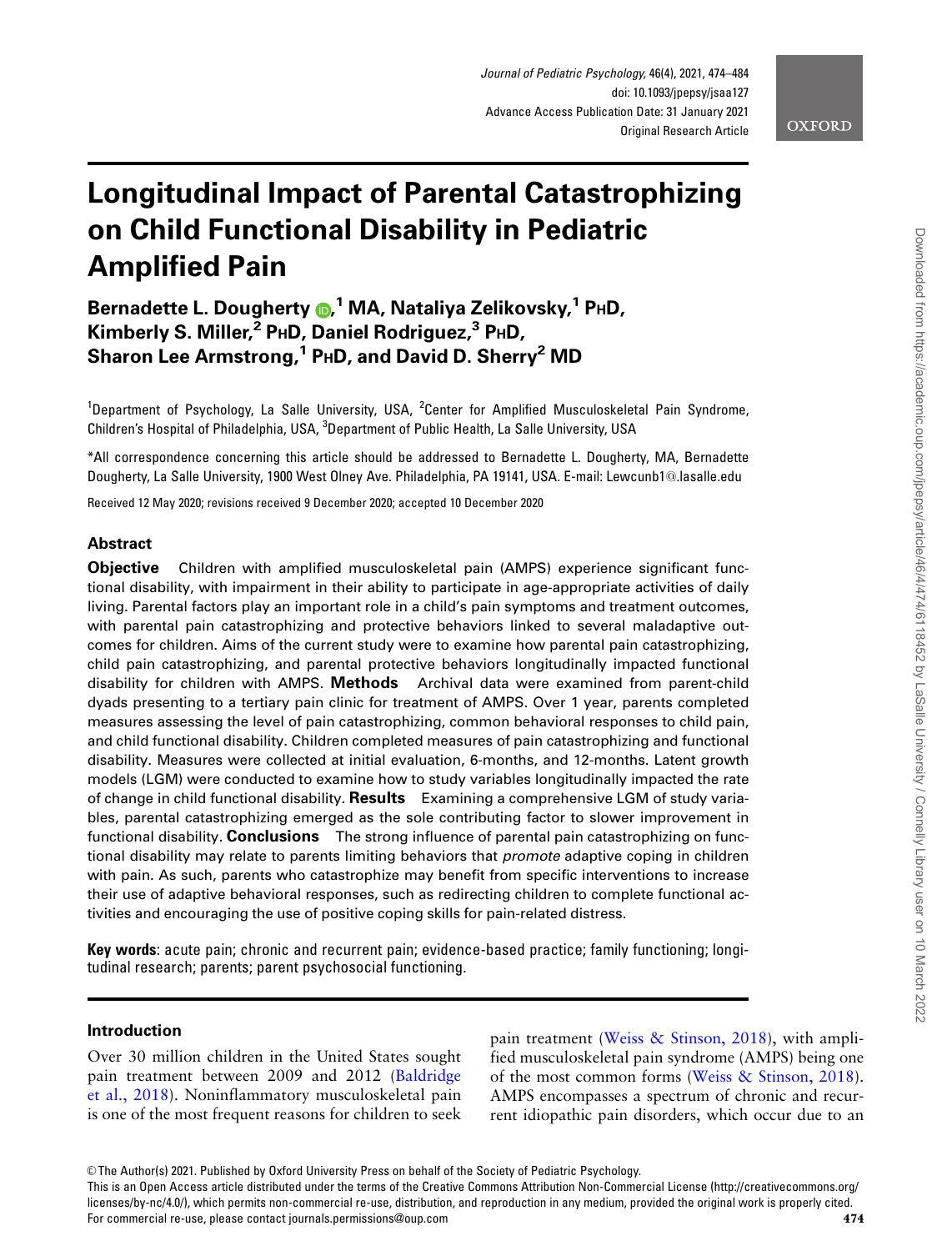over-arousal of the autonomic nervous system [\(Sherry,](#page-11-0) [2015\)](#page-11-0). AMPS may develop in response to psychosocial and/or physical stressors (e.g., illness, injury, surgery); however, the amplified pain signal itself is not associated with continued physiological damage ([Weiss](#page-12-0) & [Stinson, 2018](#page-12-0)). Common AMPS subtypes include fibromyalgia and complex regional pain syndrome, and all subtypes share features of an intensified pain signal and increased functional disability, an impairment in the ability to engage in activities of daily living ([Kashikar-Zuck et al., 2001;](#page-11-0) [Weiss](#page-12-0) & [Stinson, 2018\)](#page-12-0). In children with AMPS, functional disability frequently impacts their engagement in developmentally appropriate activities, such as completing daily hygiene tasks, walking, attending school, and socializing ([Pielech et al., 2018;](#page-11-0) [Weiss](#page-12-0) & [Stinson, 2018\)](#page-12-0). Evidence-based treatment for AMPS involves a multidisciplinary approach, including individual psychotherapy, intensive physical and/or occupational therapy, and consistent functional activity to reset the nerve pathway and improve engagement in activities of daily living [\(Gmuca & Sherry, 2017](#page-11-0); [Sherry, 2015;](#page-11-0) [Weiss](#page-12-0) [& Stinson, 2018\)](#page-12-0). Due to the extent of functional impairment children with AMPS experience, improving functionality is generally the primary treatment target ([Sherry, 2015\)](#page-11-0).

#### Parental Influence on Child Pain

The family environment plays an important role in a child's pain experience, including their ability to engage in functional activities, follow medical recommendations, and cope with pain ([Logan et al., 2012\)](#page-11-0). Through the process of social learning [\(Bandura,](#page-10-0) [1977\)](#page-10-0), children observe parent responses and learn to respond similarly when experiencing pain themselves ([van Tilburg, 2018\)](#page-12-0). As such, substantial research has investigated the role of parental factors in children's pain experience, particularly parental pain catastrophizing [\(Caes et al., 2012](#page-10-0); [Goubert et al., 2006](#page-11-0); [Pielech](#page-11-0) [et al., 2014](#page-11-0); [Wilson et al., 2014\)](#page-12-0) and protective behavioral responses ([Achiam-Montal & Lipsitz, 2014;](#page-10-0) [Caes et al., 2012](#page-10-0); [Claar et al., 2010;](#page-10-0) [Guite et al.,](#page-11-0) [2011;](#page-11-0) [Simons et al., 2008;](#page-11-0) [Van Slyke & Walker,](#page-12-0) [2006\)](#page-12-0).

Pain catastrophizing involves a magnified negative perception regarding an anticipated or current painful experience ([Sullivan et al., 2001\)](#page-12-0). It is a particular form of worry related to the experience of pain, and as such is highly related to temperamental factors such as fear/anxiety and perceptual sensitivity ([Muris et al.,](#page-11-0) [2007\)](#page-11-0). For children with chronic pain, both parent and child pain catastrophizing have been associated with adverse psychosocial outcomes, such as increased depressive and anxious symptoms [\(Pielech et al.,](#page-11-0) [2014\)](#page-11-0), and greater functional disability ([Goubert](#page-11-0)

[et al., 2006](#page-11-0); [Logan et al., 2012](#page-11-0)). In a communitybased study, greater parental pain catastrophizing was associated with greater pain severity in children, but only among children who scored higher in pain catastrophizing themselves [\(Birnie et al., 2016\)](#page-10-0). This suggests that children with higher temperamental anxiety may be particularly susceptible to develop catastrophic perceptions of pain, putting them at greater risk for adverse outcomes [\(Birnie et al., 2016\)](#page-10-0).

Catastrophizing may prompt parents to engage in protective behaviors to ameliorate their child's pain, which is associated with greater functional disability, longer pain duration, and depressive symptoms ([Claar](#page-10-0) [et al., 2010](#page-10-0); [Claar et al., 2008](#page-10-0); [Peterson](#page-11-0) & [Palermo,](#page-11-0) [2004\)](#page-11-0) in children. As such, parental pain catastrophizing has been associated with a greater desire to intervene in order to stop activity associated with their child's pain ([Caes et al., 2012](#page-10-0)). Interestingly, the relationship between parental pain catastrophizing and protective behaviors remains significant even when the child's functional abilities are considered ([Guite](#page-11-0) [et al., 2011\)](#page-11-0), suggesting that engagement in overprotective behaviors occurs regardless of the child's level of disability. For children with AMPS, parental protective behaviors may impede treatment progress as it limits children's ability to engage in functional activities.

Complex relationships exist among parent/child catastrophizing and protective responses, though the underlying mechanisms are poorly understood. Among families presenting to a multidisciplinary pediatric pain clinic [\(Simons et al., 2015\)](#page-11-0) parental pain catastrophizing was indirectly related to greater functional disability through the pathways of child pain catastrophizing, parental behavioral responses, and child avoidance behaviors. Despite research linking parent/child pain catastrophizing and protective behaviors to maladaptive outcomes for children with pain, little is known about their long-term associations and development over time.

#### Longitudinal Research

Longitudinal research in this area is limited; however, several studies have investigated the long-term impact of parental factors for children with pain. A study of parents and pediatric surgical patients found that parental pain catastrophizing scores several days postsurgery predicted greater child pain intensity at 12 months ([Page et al., 2013](#page-11-0)). Examination of parent– child dyads in pediatric chronic pain clinics has revealed that baseline levels of parental pain catastrophizing predicted child pain-related fear and catastrophizing, avoidance of activities, anxiety, and school attendance 4-months following their initial evaluation [\(Chow et al., 2016](#page-10-0)) and child pain catastrophizing at baseline predicted caregiver pain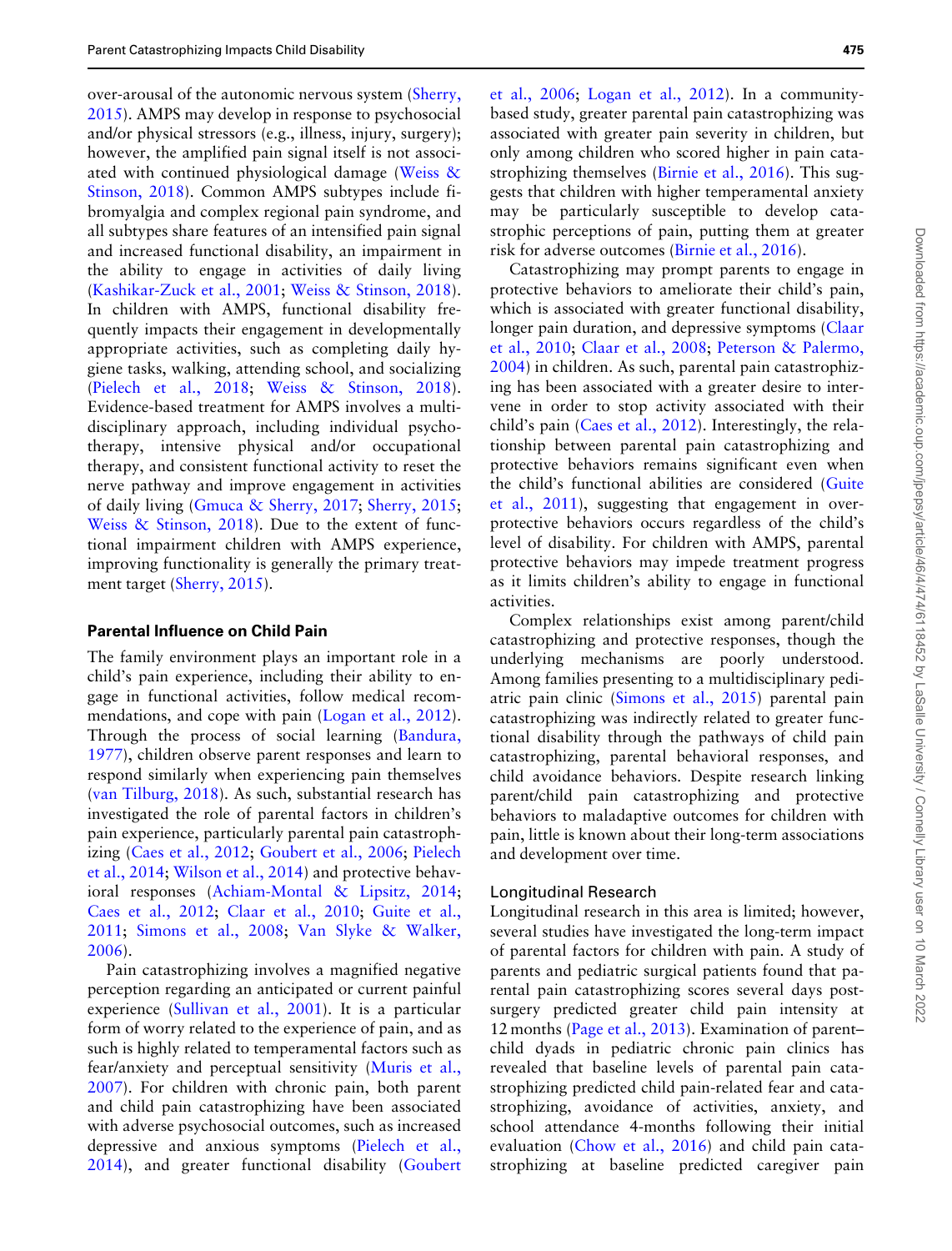catastrophizing one month later, though this relationship was not reciprocal ([Parker et al., 2020](#page-11-0)). Change in child and parent pain catastrophizing additionally predicted the individual's ratings of pain-related interference in functioning [\(Parker et al., 2020\)](#page-11-0). Further longitudinal research among parent–child dyads presenting for treatment of pediatric chronic pain indicated that child pain catastrophizing mediated the relation between parental protective behaviors and functional disability after 2 months ([Welkom et al.,](#page-12-0) [2013\)](#page-12-0) and greater parental distress prior to treatment predicted less improvement in child disability after 1 year, though a bidirectional relationship was not observed among parent and child variables ([Law et al.,](#page-11-0) [2017\)](#page-11-0). Taken together, these findings suggest that parent/child pain catastrophizing and protective behaviors indeed influence long-term outcomes in pediatric pain, though further research is needed to examine the development of these variables and elucidate mechanisms that may underlie their associations.

#### Purpose of the Current Study

The literature provides support for a complex model of parent and child variables that predict functional disability for children with pain. Parental catastrophizing and protective behavioral responses are linked to numerous maladaptive outcomes in pediatric pain research. However, there remains a scarcity of research regarding the long-term associations and natural development of these variables across time. The current study adds to pediatric pain research by examining how parental factors influence child functional disability over a 1-year period through the use of Latent Growth Modeling (LGM), which estimates linear and non-linear growth functions, or rates of change ([Keith, 2015\)](#page-11-0). Parental pain catastrophizing, child pain catastrophizing, and parental protective behaviors were examined for their potential impact on the initial level and rate of change (i.e., improvement) in functional disability for children with AMPS at three time points (baseline, 6-months, 12-months). We additionally sought to expand on the investigations of [Welkom et al. \(2013\)](#page-12-0) and [Simons et al. \(2015\)](#page-11-0) to investigate whether child catastrophizing and parental protective behaviors would mediate the relation between parental catastrophizing and functional disability over 1-year duration. Based on the findings of prior research reviewed above, it was anticipated that parental protective behaviors and child pain catastrophizing would directly relate to slower improvement in functional disability, mediating the relation between parental pain catastrophizing and functional disability.

#### Methods

#### Participants and Procedures

The current study utilized archival data gathered as part of a larger study at a Center for Amplified Musculoskeletal Pain Syndromes (CAMPS) in a large children's hospital in the northeast U.S. Participants in the initial CAMPS study included parent–child dyads who completed measures of psychological functioning, family functioning, and pain characteristics at three time points. For the initial study, all families underwent an initial multidisciplinary evaluation at CAMPS as part of their medical care. For those who consented to the CAMPS study, baseline data were collected within a 2-week period following the child's initial evaluation and follow up surveys were completed 6 and 12 months after the completion date of baseline measures, within a 2-week grace period. The CAMPS study was approved by the hospital Institutional Review Board. The current study analyzing this archival data was approved by the PI's academic institution for a data-sharing agreement.

Children ages 8–17 years were eligible to participate in the initial CAMPS study if they received an AMPS diagnosis at their initial evaluation and were accompanied by at least one parent willing to complete study measures. Parents were eligible to participate if they were able to read and understand English at an 8th grade reading level or above. Exclusion criteria for both child and parent participants included a diagnosis of a cognitive or intellectual disability.

The final sample consisted of 155 children and 158 parents who completed at least one baseline study measure. For the 6-month follow up survey, 79 children and 90 parents completed at least one study measure. For the 12-month survey, 72 children and 75 parents completed at least one study measure.

#### Recruitment

Eligible participants for the initial CAMPS study were identified through review of CAMPS patient schedule and were contacted by a research assistant, either by phone two weeks prior to their evaluation or in person during their initial evaluation. Those who agreed to participate provided verbal consent/assent and were emailed a link to complete study measures through Redcap, a secure online application for building, capturing, and managing electronic data. Children who turned 18 during the study period were contacted via phone to provide verbal consent for their continued participation.

#### Measures

#### Demographic and Medical Information

Electronic medical record reviews were conducted to gather demographic and medical data. For the present study age, sex, race, ethnicity, diagnoses, pain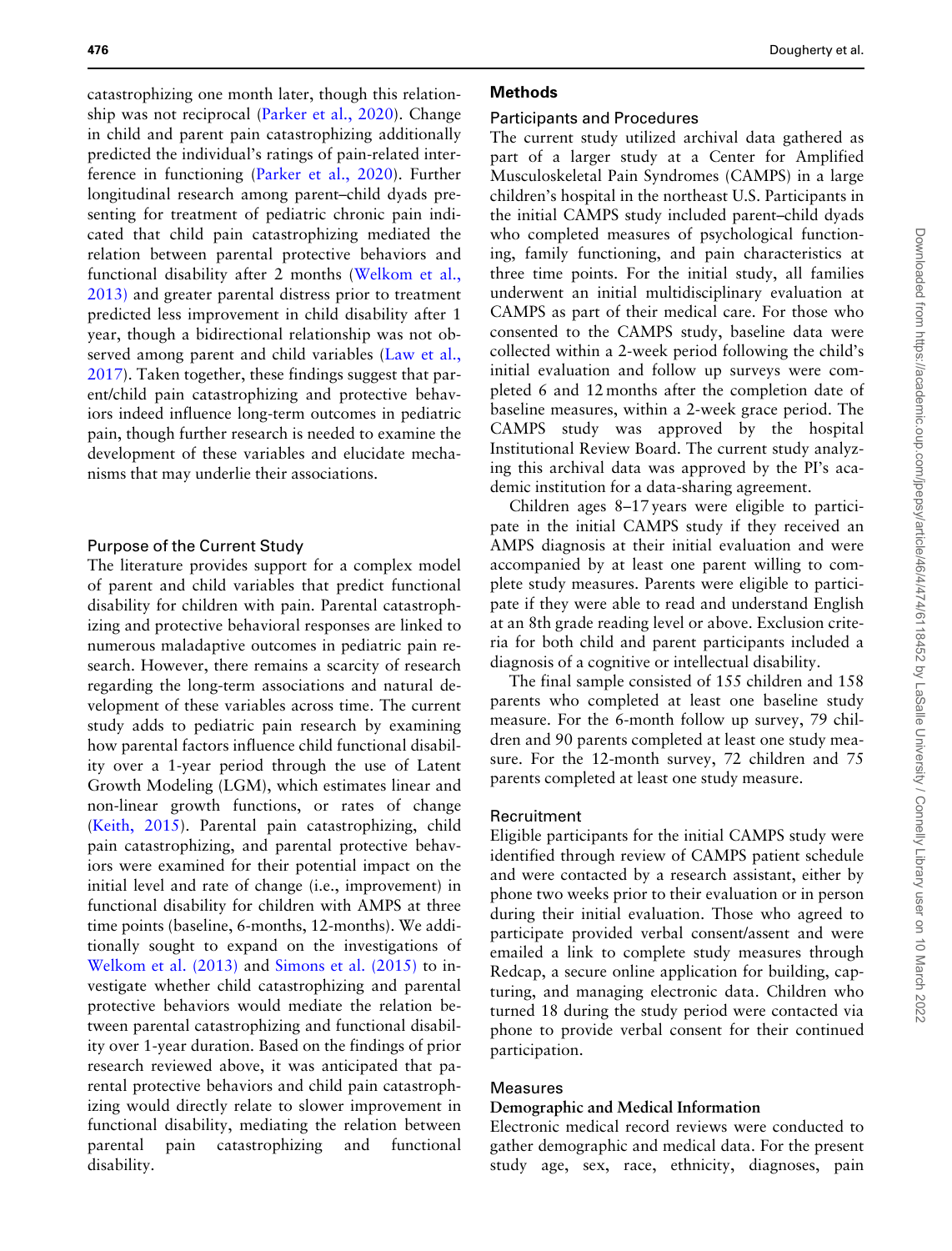duration, pain severity, and treatment modalities were examined.

Pain Catastrophizing—Child and Parent Measures The Pain Catastrophizing Scales—Child (PCS-C; [Crombez et al., 2003](#page-11-0)) and Parent versions (PCS-P; [Goubert et al., 2006\)](#page-11-0) are 13-item measures representing distinct thoughts in response to pain. The PCS-C assesses pain catastrophizing in children ages 8–17 ([Crombez et al., 2003](#page-11-0)), and the PCS-P assesses parental catastrophizing of their child's pain regardless of child age ([Goubert et al., 2006](#page-11-0)). Participants indicate how frequently they experience each thought in the preceding 2 weeks on a 5-point Likert scale from 0 (not at all) to 4 (all the time). The sum of the 13 items yields a total score, with higher scores indicating greater catastrophizing ([Crombez et al., 2003;](#page-11-0) [Goubert et al., 2006](#page-11-0)). The PCS-C has significant predictive validity for pain severity ( $p < .05$ ) and disability ( $p < .05$ ) in a sample of patients with pediatric pain [\(Crombez et al., 2003\)](#page-11-0). The PCS-P has significant predictive validity for parental stress related to child illness ( $p < .0005$ ), parent depressive symptoms ( $p <$ .05), anxiety ( $p < .005$ ), and parent-reported child functional disability ( $p < .0005$ ; [Goubert et al., 2006\)](#page-11-0). The PCS-P evidenced good internal consistency among parents of children with chronic pain [Cronbach's coefficient alpha ( $\alpha$ ) = .93]. Updated analysis of PCS-C/P factor validity, however, did not find support for the three-factor structure ([Durand et al., 2017](#page-11-0); [Pielech](#page-11-0) [et al., 2014\),](#page-11-0) instead proposing the removal of items 7 and 8 and using the measure as a unitary construct. Based on the results of the updated factor analyses, the total score of the revised 11-item PCS-C/P was used as a unitary construct in the present study analyses. Internal consistency was assessed using Cronbach's coefficient alpha  $(a)$ . In our sample, internal consistency for the PCS-P was 0.939, and for the PCS-C was 0.942.

#### Parental Protective Behavioral Responses to Pain

The Adult Responses to Children's Symptoms (ARCS) is a 29-item self-report measure assessing the frequency of parental responses to child pain across three subscales: Protectiveness, Minimization, Encourage/ Monitor [\(Van Slyke](#page-12-0) & [Walker, 2006](#page-12-0)). Items are rated on a 5-point Likert scale ranging from 0 (never) to 4 (always). The mean for each subscale is calculated, with higher scores indicating greater frequency of a response ([Van Slyke](#page-12-0) & [Walker, 2006](#page-12-0)). Given research supporting the maladaptive nature of protective parental behaviors in pediatric pain outcomes, the current study specifically utilized the Protective subscale of the ARCS, independent of the overall measure, to focus on the unique impact of protective responses. Doing so is in line with similar pediatric pain studies

which examined the unique role of protective responses on children's pain-related outcomes ([Langer](#page-11-0) [et al., 2009](#page-11-0); [Law et al., 2017](#page-11-0); [Logan et al., 2012](#page-11-0)). The Protective subscale has adequate internal consistency  $(\alpha = .86)$  and has been validated with parent tracking of protective behaviors ( $p < .05$ ; [Walker et al., 2006\)](#page-12-0). It has shown predictive validity for functional disability and child depressive symptoms  $(p < .05;$  [Claar](#page-10-0) [et al., 2010\)](#page-10-0). Internal consistency for our sample was  $a = 0.871.$ 

#### Functional Disability, Parent and Child Versions

The Functional Disability Inventory (FDI) is a 15-item self-report measure assessing the degree to which pain interferes with children's physical and psychosocial functioning over a 2-week period [\(Claar](#page-10-0) & [Walker,](#page-10-0) [2006;](#page-10-0) [Kashikar-Zuck et al., 2011;](#page-11-0) [Sol](#page-12-0)é [et al., 2019.](#page-12-0)). Item responses are rated on a 5-point Likert scale ranging from 0 (no trouble) to 4 (impossible) performing an activity. Higher scores indicate greater functional disability, and scores range from 0 to 60 with three clinical reference points: no/minimal disability (0 –12), moderate disability (13–28), and severe disability (29–60; [Kashikar-Zuck et al., 2011](#page-11-0)). In a large sample of pediatric chronic pain patients, the measure evidenced good internal consistency ( $\alpha$  = .77; [Kashikar-Zuck et al., 2011](#page-11-0)). For parent-report of child functional disability, parent-report FDI has high internal consistency ( $\alpha = .90-.94$ ; [Claar](#page-10-0) & [Walker, 2006\)](#page-10-0). As AMPS treatment is focused on increasing activity and function ([Weiss & Stinson, 2018](#page-12-0)) child- and parent-reported total FDI scores were used as the study outcome variables. Internal consistency for our sample FDI parent was  $\alpha = 0.957$  and for FDI child was  $a = 0.932$ .

#### Results

#### Data Analysis Plan

A series of LGMs were conducted to examine the longitudinal development for the parallel-processes of parent and child pain catastrophizing (PCS-P/C), parental responses to pain (ARC), and child functional disability across 1 year. LGM estimates linear and non-linear growth functions ([Keith, 2015\)](#page-11-0) using latent variables (factors) to represent initial level and rate of change, and can include time-invariant (e.g., gender, race, diagnosis) and time-varying covariates (e.g., repeated measures) as predictors and outcomes of growth functions. Additional strengths of LGM include the ability to examine temporal precedence and infer causation by specifying that one variable preceded another in development [\(Duncan et al., 1999\)](#page-11-0). LGM includes two stages. In the first step, a growth curve is estimated without covariates in the model (i.e., a measurement model). This allowed for testing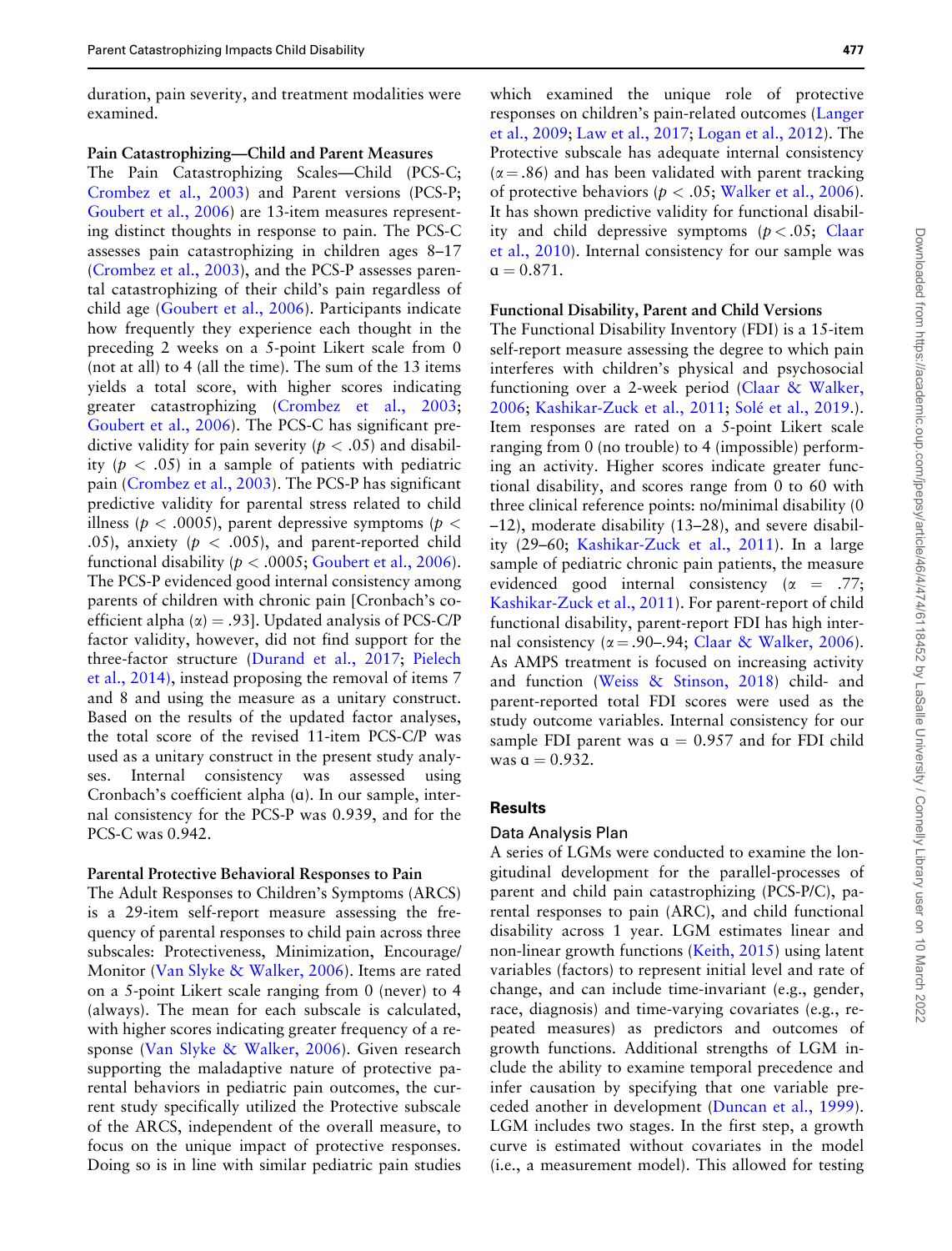linear versus non-linear growth (e.g., quadratic). Next, covariates are added to estimate their effects on initial level (baseline) and rate of change (linear or quadratic trend). To assess the fit of the model to the data, there are several commonly employed fit indices. These include chi square  $(\chi^2)$ , root mean square error of approximation (RMSEA), confirmatory fit index (CFI), and standardized root mean squared residual (SRMR) analyses. Good fit to the data is observed when  $\chi^2$  is not significant, indicating that the observed covariance matrix does not significantly differ from the model-implied covariance matrix. RMSEA values of 0.08 or lower, CFI of 0.95 or higher, and SRMR values of 0.05 or lower are considered indicative of good model fit [\(Cangur](#page-10-0) & [Ercan, 2015;](#page-10-0) [MacCallum](#page-11-0) [et al., 1996](#page-11-0)).

#### Preliminary Analyses and Descriptive Statistics

Mplus version 8.3 was used to analyze the LGM. Data were examined in SPSS version 24 for presence of outliers, and means were plotted to determine estimated rate of change for each measure at the three time points. Mean level change was examined to determine whether a linear or quadratic estimation should be used for LGM. Demographics, measure means, and standard deviations are summarized in [Table I.](#page-7-0) Children were predominantly female (80.1%) and Caucasian (82.7%), with a mean baseline age of 13.95 years (SD = 2.39). Baseline mean for pain duration was  $26.95$  months (SD = 29.02) and usual pain severity was 58.42 out of 100 (SD = 19.26). Mean FDI at baseline was  $22.82$  (SD = 11.71) for childreport and 21.86 (SD = 11.66) for parent-report, with 26.8% of children participating in an intensive multidisciplinary pain treatment program.

[Table II](#page-8-0) presents the final correlation matrices used to inform the mediation LGM analysis ([Keith, 2015\)](#page-11-0). Significant associations were observed among parent FDI, PCS, and ARCS scores at baseline (T1) and 6 (T2) months, but not 1-year (T3) follow-up (see [Table II\)](#page-8-0). T3 parent FDI was significantly related to child PCS at T2 and T3 but not T1. Pain variables in initial correlational analyses included pain duration, severity, a first-degree relative (parent, sibling) with diagnosis of a pain condition, and treatment through an intensive rehabilitation program. As these covariates were not significantly related to most study measures, they were excluded from LGM analyses.

#### Latent Growth Modeling Parent PCS and ARCS

To examine whether higher levels of parent catastrophizing at baseline would increase protective behavioral responses to pain, a quadratic model fit the data best,  $\chi^2_{(2)} = 2.66$ ,  $p = .264$ ; RMSEA = 0.047;  $CFI = 0.993$ ; SRMR = 0.046, suggesting good fit of

the model to the data. Significant effects were observed from baseline parent catastrophizing to the intercept ( $b = 6.06$ ,  $z = 5.5$ ,  $p < .001$ ), indicating that higher levels of parental catastrophizing led to significantly greater engagement in protective behaviors, which remained stable thereafter. Further, age was a significant predictor in the model at intercept  $(b = 0.83, z = 2.326, p = .02)$ , revealing that parents engage in greater catastrophizing for older children, and this engagement remained stable thereafter. As child age was positively correlated with pain duration  $(p < .0001)$ , a longer duration may indirectly lead to increased parental pain catastrophizing and protective behaviors, as parents become increasingly distressed the longer their child experiences pain.

#### Parent ARCS and FDI

To examine whether greater engagement in protective behavioral responses at baseline would impact rate of change in parent-rated FDI a linear trend fit the data best (i.e., no quadratic trend),  $\chi^2_{(5)} = 5.928$ ,  $p = .313$ ; RMSEA =  $0.036$ ; CFI =  $0.986$ ; SRMR =  $0.137$ , suggesting good fit of the model to the data. Significant effects were observed for ARCS on the intercept  $(b = 0.016, z = 3.31, p = .001)$  indicating that the effects observed at baseline remain stable across time. A linear trend ( $b = -0.008$ ,  $z = -1.668$ ,  $p = .095$ ) revealed decreased acceleration in the rate of change for Parent-reported FDI, indicating that greater engagement in protective behaviors leads to slower improvement in the child's functional disability.

#### Parent and Child PCS

An additional LGM was run to examine whether parent catastrophizing at baseline would lead to slower rate of change for child pain catastrophizing. A growth curve model with a quadratic trend best fit the data,  $\chi^2_{(2)} = 2.986$ ,  $p = .225$ ; RMSEA = 0.058; CFI = 0.989; SRMR  $= 0.059$ . Rate of change for Child PCS was significantly affected by Parent PCS ( $b = 0.342$ ,  $z = 4.606$ ,  $p < .001$ ), indicating that higher levels of parental catastrophizing lead to higher levels of child catastrophizing. Age was additionally revealed as a significant covariate ( $b = 0.764$ ,  $z = 2.081$ ,  $p = .037$ ), meaning older children experience more pain-related catastrophizing over time.

#### Child Catastrophizing and FDI

To examine the impact of child pain catastrophizing at baseline on rate of change in Child-reported FDI, a quadratic trend best fit the data,  $\chi^2_{(2)} = 0.602$ ,  $p = .74$ ; RMSEA = 0.000; CFI = 1.0; SRMR = 0.028. Child pain catastrophizing had a stable effect on rate of change in FDI ( $b = 0.275$ ,  $z = 3.843$ ,  $p < .0001$ ), and age was a significant covariate at the intercept (b  $= 0.722, z = 1.908, p = .056$ , indicating older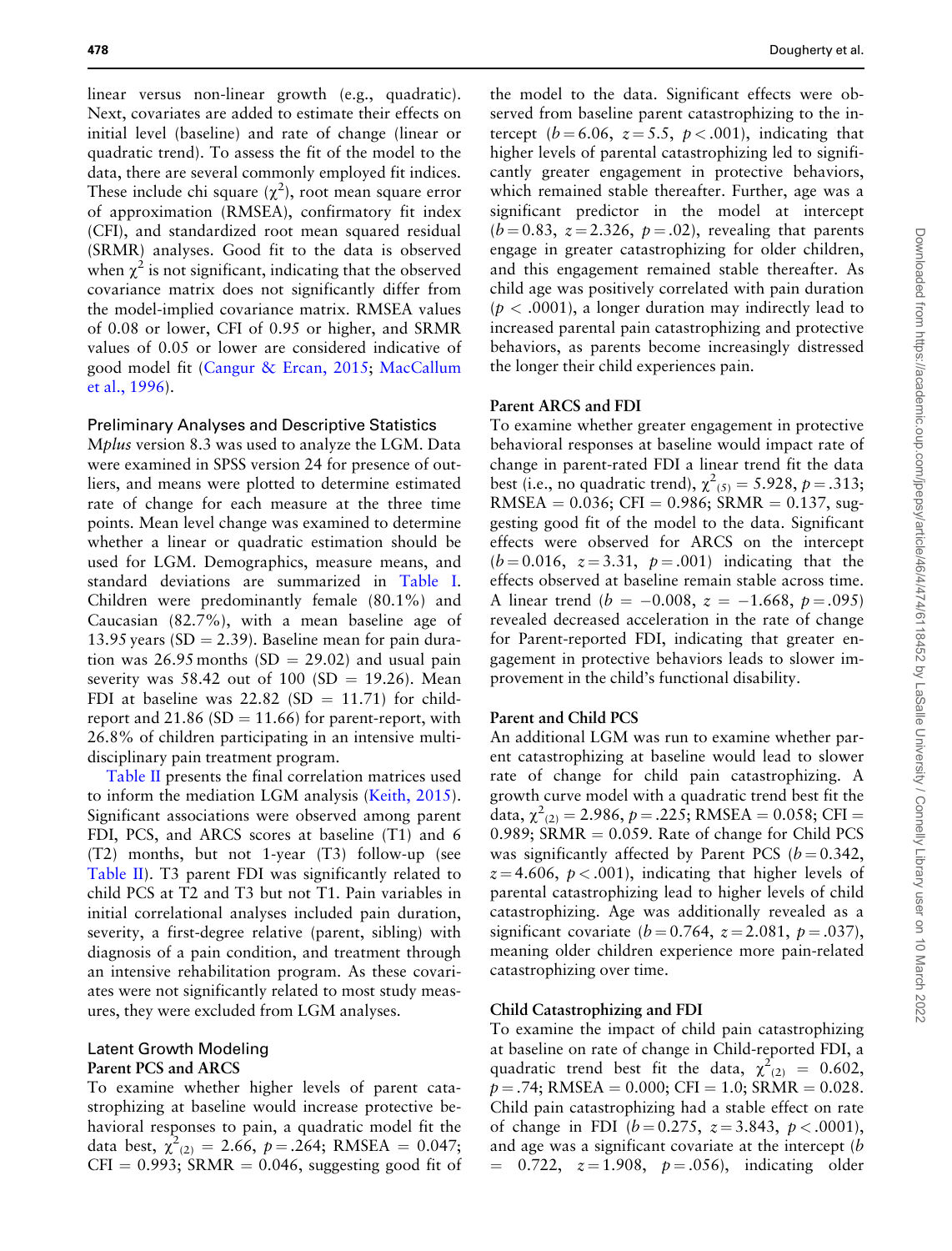#### <span id="page-7-0"></span>Table I Participant Demographics

| Variable                     |               | Frequency $(\% )$ |                |
|------------------------------|---------------|-------------------|----------------|
|                              | T1            | T2                | T <sub>3</sub> |
| Sex                          |               |                   |                |
| Female                       | 181 (80.4%)   | 70 (88.6%)        | 62 $(82.4\%)$  |
| Male                         | 44 (19.6%)    | $9(11.4\%)$       | $13(17.6\%)$   |
| Race                         |               |                   |                |
| White                        | 177 (82.7%)   | 68 (86.1%)        | $62(84.9\%)$   |
| Black/African American       | $21(9.8\%)$   | $8(10.1\%)$       | $7(9.6\%)$     |
| Other                        | $9(4\%)$      | $\Omega$          | $1(1.4\%)$     |
| Asian                        | $3(1.3\%)$    | $2(2.5\%)$        | $2(2.7\%)$     |
| Multiple racial identities   | $3(1.3\%)$    | $1(1.3\%)$        | $1(1.4\%)$     |
| East Indian                  | $1(.4\%)$     | $\Omega$          | $\Omega$       |
| Ethnicity                    |               |                   |                |
| Hispanic                     | $19(9\%)$     | $3(3.9\%)$        | $4(5.6\%)$     |
| Attended intensive treatment | $60(26.8\%)$  |                   |                |
|                              | Mean (SD)     |                   |                |
| Child age (years)            | 13.95(2.39)   | 14.32 (2.02)      | 14.37(2.04)    |
| Usual pain severity          | 58.42 (19.26) | 42.66 (27.72)     | 36.26 (31.27)  |
| Pain duration T1 (months)    | 26.95 (29.02) |                   |                |
| Time 1 variables             |               |                   |                |
| Parent FDI T1                | 21.86 (11.66) |                   |                |
| Child FDI T1                 | 22.82 (11.71) |                   |                |
| Parent ARCS T1               | 1.57(.71)     |                   |                |
| Parent PCS T1                | 29.54 (10.33) |                   |                |
| Child PCS T1                 | 29.56 (11.05) |                   |                |
| Time 2 variables             |               |                   |                |
| Parent FDI T2                | 10.83 (12.44) |                   |                |
| Child FDI T2                 | 13.30 (11.70) |                   |                |
| Parent ARCS T2               | 1.04(0.64)    |                   |                |
| Parent PCS T2                | 23.46 (11.64) |                   |                |
| Child PCS T2                 | 20.69 (12.11) |                   |                |
| Time 3 variables             |               |                   |                |
| Parent FDI T3                | 10.01(11.71)  |                   |                |
| Child FDI T3                 | 12.83(13.10)  |                   |                |
| Parent ARCS T3               | 2.13(8.81)    |                   |                |
| Parent PCS T3                | 23.77 (12.56) |                   |                |
| Child PCS T3                 | 20.13 (14.73) |                   |                |

children experience faster improvement in functional disability, which remains stable over 1 year.

#### Mediation Model

The study hypothesis anticipated that parental pain catastrophizing would indirectly affect the rate of change in Parent-reported FDI through its influence on protective behaviors and child pain catastrophizing. Fit indices for this model indicated good model fit  $[\chi^2_{(2)} = 17.61 \text{ p} = .128; \text{ RMSEA} = 0.051; \text{ CFI} =$ 0.958; SRMR  $= 0.059$ ], and a quadratic trend best fit the data for both the parent PCS and FDI. [Figure 1](#page-9-0) displays the model results. Parent PCS had a significant effect on the quadratic trend for FDI ( $b = -0.824$ ,  $z =$  $-3.85, p < .0001$ ), indicating that higher levels of parent catastrophizing led to slower rate of change in FDI over 1 year. Age was a significant covariate on the linear trend for FDI ( $b = 2.26$ ,  $z = 1.83$ ,  $p < .067$ ), indicating older children experience faster improvement in functional disability. Neither child PCS nor ARCS predicted rate of change in parent FDI or PCS, indicating

they are not mediators between parental pain catastrophizing and functional disability.

#### **Discussion**

Children with AMPS experience significant functional disability with persistent impairment in their ability to participate in age-appropriate daily activities ([Kashikar-Zuck et al., 2001](#page-11-0); [Gmuca & Sherry, 2017;](#page-11-0) [Pielech et al., 2018;](#page-11-0) [Sherry, 2015](#page-11-0); [Weiss & Stinson,](#page-12-0) [2018\)](#page-12-0). Parental factors play an important role in influencing a child's experience of pain and treatment outcomes ([Logan et al., 2012](#page-11-0)), with parental pain catastrophizing and engagement in protective behavioral responses linked to increased pain severity ([Birnie](#page-10-0) [et al., 2016;](#page-10-0) [Caes et al., 2012;](#page-10-0) [Page et al., 2013;](#page-11-0) [Palermo et al., 2014\)](#page-11-0), and functional disability [\(Caes](#page-10-0) [et al., 2012](#page-10-0); [Chow et al., 2016;](#page-10-0) [Guite et al., 2011;](#page-11-0) [Lynch-Jordan et al., 2018](#page-11-0); [Pielech et al., 2014\)](#page-11-0) in children. Understanding how parent and child factors progress and impact a child's pain experience is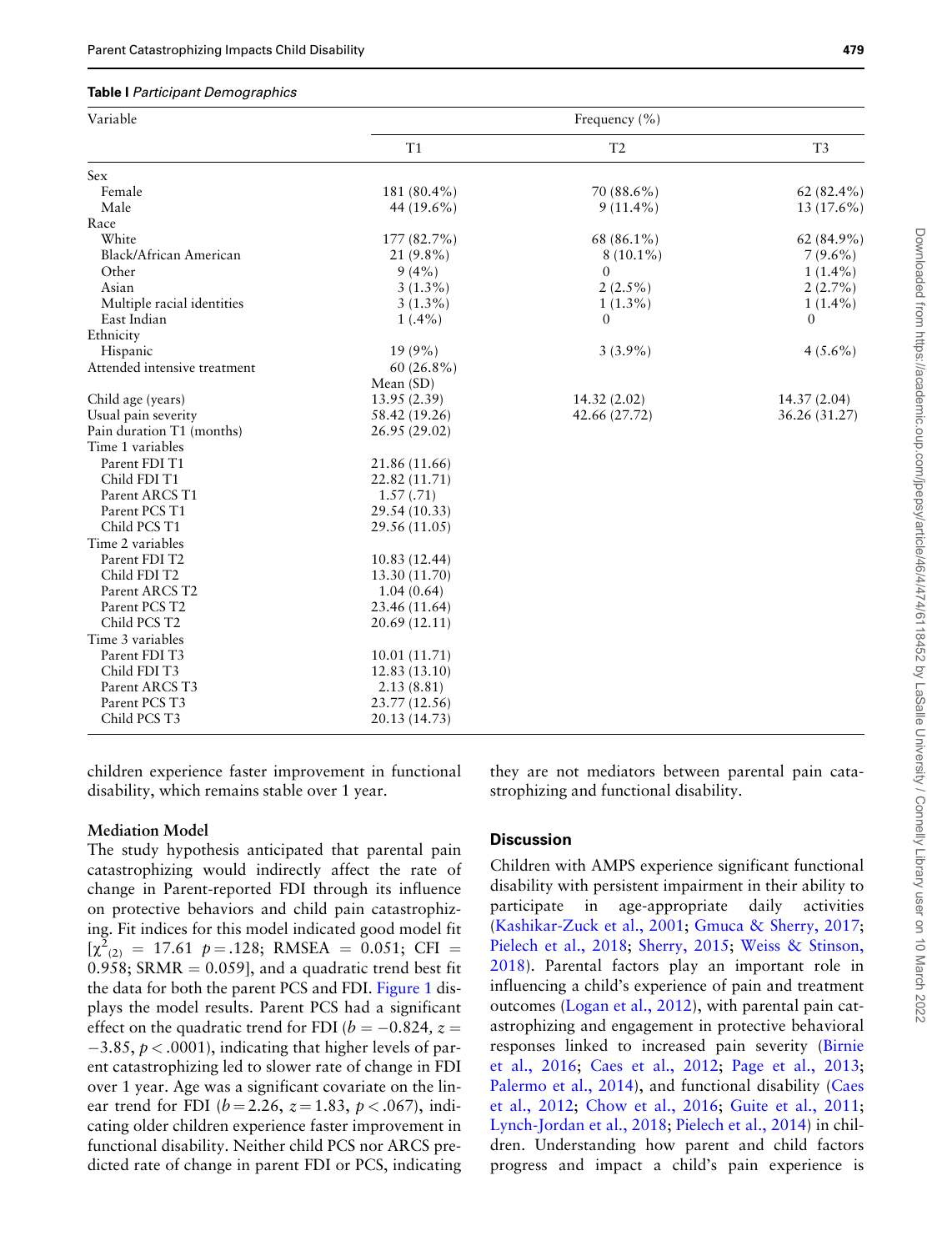<span id="page-8-0"></span>

| Table II Correlations Among Demographic and Pain Variab |          |         |      |          | les     |                                                                     |                                                                                 |                                                                                         |                                                                                                                                                                                                                                                                                                               |                                                                                                                                                                                                                                               |                                                                                                                                                                                                                                                                                                                                                                                       |                                                                                                                                                                                                                                                                                                                                                   |    |  |
|---------------------------------------------------------|----------|---------|------|----------|---------|---------------------------------------------------------------------|---------------------------------------------------------------------------------|-----------------------------------------------------------------------------------------|---------------------------------------------------------------------------------------------------------------------------------------------------------------------------------------------------------------------------------------------------------------------------------------------------------------|-----------------------------------------------------------------------------------------------------------------------------------------------------------------------------------------------------------------------------------------------|---------------------------------------------------------------------------------------------------------------------------------------------------------------------------------------------------------------------------------------------------------------------------------------------------------------------------------------------------------------------------------------|---------------------------------------------------------------------------------------------------------------------------------------------------------------------------------------------------------------------------------------------------------------------------------------------------------------------------------------------------|----|--|
|                                                         |          |         |      |          | $\circ$ | $\overline{a}$                                                      | $\infty$                                                                        | $\circ$                                                                                 | $\begin{array}{r l} 10 \\ 10 \\ 0.01 \\ 0.03 \\ 0.04 \\ 0.01 \\ 0.03 \\ 0.04 \\ 0.01 \\ 0.03 \\ 0.03 \\ 0.03 \\ 0.03 \\ 0.03 \\ 0.03 \\ 0.03 \\ 0.03 \\ 0.03 \\ 0.03 \\ 0.03 \\ 0.03 \\ 0.03 \\ 0.03 \\ 0.03 \\ 0.03 \\ 0.03 \\ 0.03 \\ 0.03 \\ 0.03 \\ 0.03 \\ 0.03 \\ 0.03 \\ 0.03 \\ 0.03 \\ 0.03 \\ 0.03$ |                                                                                                                                                                                                                                               | 13                                                                                                                                                                                                                                                                                                                                                                                    | $\frac{4}{3}$                                                                                                                                                                                                                                                                                                                                     | 15 |  |
| Age                                                     | $-.149*$ | $-0.98$ | .089 | $0.239*$ | 663047  | $-031$<br>$-002$<br>$-002$<br>$-003$<br>$-0.51$<br>$-134$<br>$-134$ | $\begin{array}{r} 134 \\ 154 \\ 165 \\ 134 \\ 361 \\ 360 \\ \hline \end{array}$ | $\begin{array}{c c}\n96 & 32 \\ -32 & 31 \\ -1 & 32 \\ -1 & 34 \\ -1 & 35\n\end{array}$ |                                                                                                                                                                                                                                                                                                               | $\frac{1}{1}$ $\frac{1}{1}$ $\frac{34}{1}$ $\frac{35}{1}$ $\frac{36}{1}$ $\frac{36}{1}$ $\frac{36}{1}$ $\frac{36}{1}$ $\frac{36}{1}$ $\frac{36}{1}$ $\frac{36}{1}$ $\frac{36}{1}$ $\frac{36}{1}$ $\frac{36}{1}$ $\frac{36}{1}$ $\frac{36}{1}$ | $\begin{array}{c}\n 003 \\  003 \\  155 \\  067 \\  075 \\  087 \\  097 \\  000 \\  001 \\  001 \\  002 \\  003 \\  003 \\  004 \\  000 \\  000 \\  001 \\  001 \\  002 \\  003 \\  003 \\  01 \\  01 \\  01 \\  02 \\  03 \\  04 \\  04 \\  00 \\  00 \\  01 \\  00 \\  01 \\  02 \\  03 \\  04 \\  04 \\  05 \\  06 \\  07 \\  08 \\  09 \\  09 \\  00 \\  01 \\  01 \\  02 \\  03$ | $\begin{array}{l} -1.87 \\ -0.07 \\ -0.38 \\ -0.39 \\ -0.39 \\ -0.07 \\ -0.07 \\ -0.07 \\ -0.07 \\ -0.07 \\ -0.07 \\ -0.07 \\ -0.07 \\ -0.07 \\ -0.07 \\ -0.07 \\ -0.07 \\ -0.07 \\ -0.07 \\ -0.07 \\ -0.07 \\ -0.07 \\ -0.07 \\ -0.07 \\ -0.07 \\ -0.07 \\ -0.07 \\ -0.07 \\ -0.07 \\ -0.07 \\ -0.07 \\ -0.07 \\ -0.07 \\ -0.07 \\ -0.07 \\ -0.$ |    |  |
| Race                                                    |          | $607**$ | 090  | 110      |         |                                                                     |                                                                                 |                                                                                         |                                                                                                                                                                                                                                                                                                               |                                                                                                                                                                                                                                               |                                                                                                                                                                                                                                                                                                                                                                                       |                                                                                                                                                                                                                                                                                                                                                   |    |  |
| Ethnicity                                               |          |         | 003  | 380**    |         |                                                                     |                                                                                 |                                                                                         |                                                                                                                                                                                                                                                                                                               |                                                                                                                                                                                                                                               |                                                                                                                                                                                                                                                                                                                                                                                       |                                                                                                                                                                                                                                                                                                                                                   |    |  |
| FDIP TI                                                 |          |         |      | 289*     |         |                                                                     |                                                                                 |                                                                                         |                                                                                                                                                                                                                                                                                                               |                                                                                                                                                                                                                                               |                                                                                                                                                                                                                                                                                                                                                                                       |                                                                                                                                                                                                                                                                                                                                                   |    |  |
| FDIP T2                                                 |          |         |      |          |         |                                                                     |                                                                                 |                                                                                         |                                                                                                                                                                                                                                                                                                               |                                                                                                                                                                                                                                               |                                                                                                                                                                                                                                                                                                                                                                                       |                                                                                                                                                                                                                                                                                                                                                   |    |  |
| 5. FDIP T3                                              |          |         |      |          |         |                                                                     |                                                                                 |                                                                                         |                                                                                                                                                                                                                                                                                                               |                                                                                                                                                                                                                                               |                                                                                                                                                                                                                                                                                                                                                                                       |                                                                                                                                                                                                                                                                                                                                                   |    |  |
| 7. CPCS T1                                              |          |         |      |          |         |                                                                     |                                                                                 |                                                                                         |                                                                                                                                                                                                                                                                                                               |                                                                                                                                                                                                                                               |                                                                                                                                                                                                                                                                                                                                                                                       |                                                                                                                                                                                                                                                                                                                                                   |    |  |
| 3. P/PCS T1                                             |          |         |      |          |         |                                                                     |                                                                                 |                                                                                         |                                                                                                                                                                                                                                                                                                               |                                                                                                                                                                                                                                               |                                                                                                                                                                                                                                                                                                                                                                                       |                                                                                                                                                                                                                                                                                                                                                   |    |  |
| $9.$ CPCS T2                                            |          |         |      |          |         |                                                                     |                                                                                 |                                                                                         |                                                                                                                                                                                                                                                                                                               |                                                                                                                                                                                                                                               |                                                                                                                                                                                                                                                                                                                                                                                       |                                                                                                                                                                                                                                                                                                                                                   |    |  |
| $0.$ P/PCS T2                                           |          |         |      |          |         |                                                                     |                                                                                 |                                                                                         |                                                                                                                                                                                                                                                                                                               |                                                                                                                                                                                                                                               |                                                                                                                                                                                                                                                                                                                                                                                       |                                                                                                                                                                                                                                                                                                                                                   |    |  |
| 1. CPCS T3                                              |          |         |      |          |         |                                                                     |                                                                                 |                                                                                         |                                                                                                                                                                                                                                                                                                               |                                                                                                                                                                                                                                               |                                                                                                                                                                                                                                                                                                                                                                                       |                                                                                                                                                                                                                                                                                                                                                   |    |  |
| 2. P/PCS T3                                             |          |         |      |          |         |                                                                     |                                                                                 |                                                                                         |                                                                                                                                                                                                                                                                                                               |                                                                                                                                                                                                                                               |                                                                                                                                                                                                                                                                                                                                                                                       |                                                                                                                                                                                                                                                                                                                                                   |    |  |
| $3.$ ARCS $T1$                                          |          |         |      |          |         |                                                                     |                                                                                 |                                                                                         |                                                                                                                                                                                                                                                                                                               |                                                                                                                                                                                                                                               |                                                                                                                                                                                                                                                                                                                                                                                       |                                                                                                                                                                                                                                                                                                                                                   |    |  |
| 14. ARCS T2                                             |          |         |      |          |         |                                                                     |                                                                                 |                                                                                         |                                                                                                                                                                                                                                                                                                               |                                                                                                                                                                                                                                               |                                                                                                                                                                                                                                                                                                                                                                                       |                                                                                                                                                                                                                                                                                                                                                   |    |  |
| 15. ARCS T3                                             |          |         |      |          |         |                                                                     |                                                                                 |                                                                                         |                                                                                                                                                                                                                                                                                                               |                                                                                                                                                                                                                                               |                                                                                                                                                                                                                                                                                                                                                                                       |                                                                                                                                                                                                                                                                                                                                                   |    |  |
| 6. Duration                                             |          |         |      |          |         |                                                                     |                                                                                 |                                                                                         |                                                                                                                                                                                                                                                                                                               |                                                                                                                                                                                                                                               |                                                                                                                                                                                                                                                                                                                                                                                       |                                                                                                                                                                                                                                                                                                                                                   |    |  |
|                                                         |          |         |      |          |         |                                                                     |                                                                                 |                                                                                         |                                                                                                                                                                                                                                                                                                               |                                                                                                                                                                                                                                               |                                                                                                                                                                                                                                                                                                                                                                                       |                                                                                                                                                                                                                                                                                                                                                   |    |  |

\*Significant at .05, two-tailed; \*\*Significant at .01, two-tailed. \*Significant at .05, two-tailed; \*\*Significant at .01, two-tailed.

especially important to inform the development of interventions to improve treatment outcomes. A series of LGMs were conducted to examine how parental pain catastrophizing, child pain catastrophizing, and parental protective behaviors longitudinally impacted functional disability for children with AMPS at baseline, 6-months, and 12-months. It was hypothesized that child pain catastrophizing and protective behaviors would mediate the relation between parental pain catastrophizing and functional disability.

Higher parental pain catastrophizing was associated with greater engagement in protective behaviors over the course of the year. This may expand on findings of prior research establishing the cross-sectional connection between parental pain catastrophizing and protective behaviors ([Caes et al., 2012](#page-10-0) ; [Guite et al.,](#page-11-0) [2011\)](#page-11-0), which remains stable even when controlling for the child's level of functional disability [\(Guite et al.,](#page-11-0) [2011\)](#page-11-0). Conceptually this link can be understood through the cognitive model (Beck, 1995), which asserts that cognitions and interpretations influence one's behavioral and emotional responses to a situation. Thus, parents who experience more catastrophic cognitions when their child is in pain tend to engage in a greater number of protective behaviors, despite receiving psychoeducation that AMPS pain is not physiologically harmful and that treatment requires consistent engagement in functional activities. Further, slower improvement in functional disability was observed among dyads with higher parental pain catastrophizing, which may build upon the findings of prior cross-sectional ([Goubert et al., 2006](#page-11-0) ; [Logan](#page-11-0) [et al., 2012](#page-11-0)) and longitudinal research [\(Chow et al.,](#page-10-0) [2016\)](#page-10-0). Higher engagement in protective behaviors also led to slower improvement in functional disability, as found in prior research ([Claar et al., 2010\)](#page-10-0). These results confirm that parental pain catastrophizing and protective behaviors independently contribute to slower improvement in child functional disability. As a result, the child may lose opportunities to push themselves to engage in physical activities despite pain, a necessary step in resetting the abnormal nerve pathway in AMPS, leading to slower functional disability improvement.

Similar to the findings of [Birnie et al. \(2016\)](#page-10-0), higher parental pain catastrophizing led to slower rate of change in child pain catastrophizing. In turn, higher child pain catastrophizing was associated with slower rate of change in functional disability, similar to the results of [Tran et al. \(2015\).](#page-12-0) Through social learning ([Bandura, 1977](#page-10-0)), children whose parents exhibit higher catastrophizing likely learn through observation to interpret their pain with catastrophic cognitions, perhaps increasing anxious avoidance which impedes the child's ability to fully engage in physical activities despite pain. Our study findings may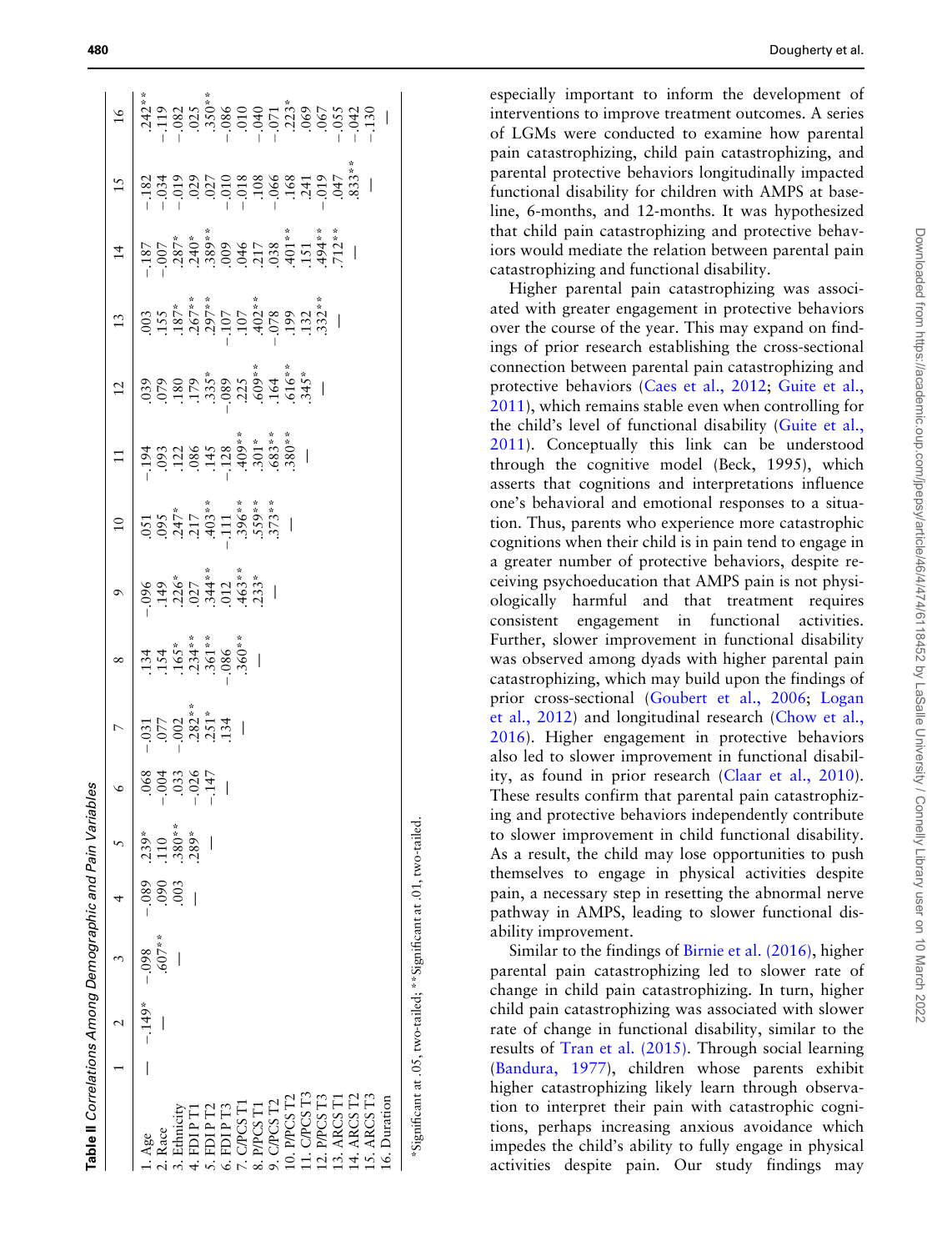<span id="page-9-0"></span>

Figure 1 Mediation latent growth model figure. \* Significant at .1 \*\* Significant at .05 \*\*\* Significant at .0001.

additionally be interpreted through the Interpersonal Fear Avoidance Model ([Goubert and Simons, 2013](#page-11-0)) which asserts that when a child experiences pain they may perceive the pain as threatening, leading to experiential avoidance and distress. A child's expression of perceived threat is then observed and interpreted by the paren and reciprocally interacts with a parent's catastrophic perception of the child's pain. This leads to a pattern of hypervigilance and fear in the dyad. Heightened fear in the child increases avoidance of activities that may exacerbate pain, which is reinforced and encouraged by the parent.

In addition, age was a significant covariate in several of our growth models, indicating that parents catastrophize more for older children and older children catastrophize more themselves, despite experiencing faster improvement in functional disability. Possibly, parents and children may respond to the sensation and duration of pain with catastrophic interpretations even though disability is improving through treatment. Differences in cognitive and social development may further explain the significance of age, as older children have the ability to interpret or reflect on their pain, which may increase catastrophizing. Social engagement and peer comparison increase through adolescence as well. Thus, older children may compare their abilities to that of their peers, which may contribute to catastrophizing. The increased independence among older children may contribute to parents' catastrophizing as they are less informed about their child's pain and functioning.

Examining a comprehensive model, parental pain catastrophizing emerged as the sole contributing factor to slower rate of change in functional disability. Contrary to our hypotheses, neither child pain catastrophizing nor protective behaviors mediated the relation between parental pain catastrophizing and

functional disability. These findings differ from prior cross-sectional research noting protective behaviors ([Logan et al., 2012;](#page-11-0) [Simons et al., 2015\)](#page-11-0) and child pain catastrophizing ([Pielech et al., 2014](#page-11-0); [Simons](#page-11-0) [et al., 2015;](#page-11-0) [Welkom et al., 2013;](#page-12-0) [Wilson et al., 2014\)](#page-12-0) to be significant mediators. As the majority of this research has been cross-sectional, with only one study conducted over a 2-month duration [\(Welkom et al.,](#page-12-0) [2013\)](#page-12-0), it is possible that the mediational relationships do not remain significant over extended time periods. Parental pain catastrophizing may remain consistent, whereas parental engagement in protective behaviors may fluctuate, exerting less influence on functional disability when the variables are considered together over time. In this study, parental pain catastrophizing decreased from T1 to T2, but remained stable from T2 to T3. In comparison, protective behaviors decreased from T1 to T2, then increased notably from T2 to T3, exhibiting fluctuation in the use of protective behaviors. Similar to parental pain catastrophizing, child pain catastrophizing decreased from T1 to T2, however remained stable from T2 to T3. As child pain catastrophizing did not significantly impact functional disability in the mediation model, the effects of child pain catastrophizing may be best accounted for by parental pain catastrophizing. The strong and consistent influence of parental pain catastrophizing on functional disability may perhaps be explained by parents limiting behaviors that promote adaptive coping in children with pain, rather than their use of protective behaviors to ameliorate it. Parents who catastrophize may spend less time redirecting children to complete activities despite their pain or less time encouraging them to use positive coping skills (e.g., mindfulness, distress tolerance) for pain-related distress.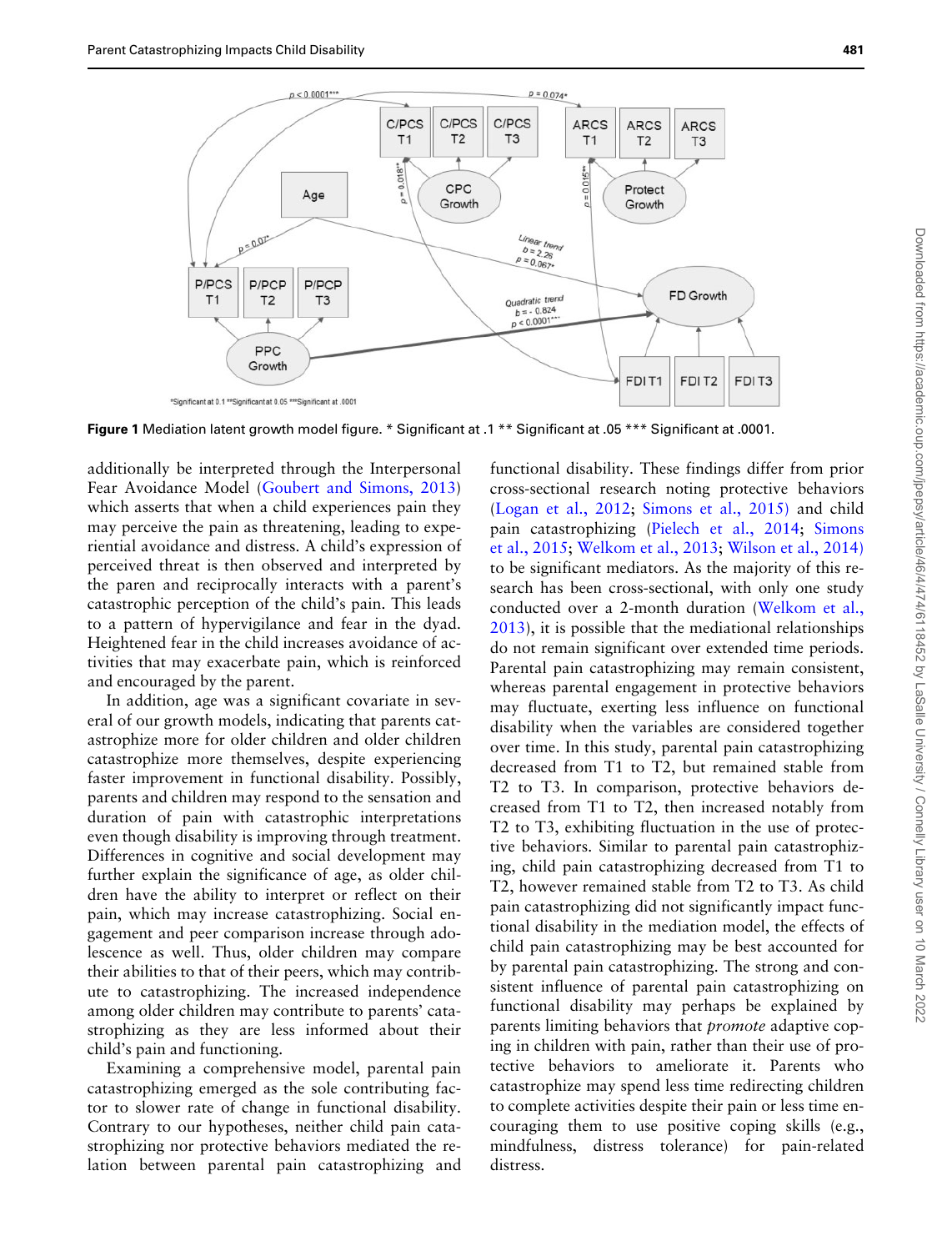#### <span id="page-10-0"></span>Limitations

It is important to note that a major limitation of the study is small sample size and high rates of attrition, which may have failed to capture the mediation effects observed in cross-sectional research. Another limitation lies in the generalizability of results, as our sample was predominantly Caucasian and female. Though these demographics are consistent with the patient characteristics in other pediatric pain clinics (Chow et al., 2016; [Kashikar-Zuck et al., 2010;](#page-11-0) [Tran et al.,](#page-12-0) [2015\)](#page-12-0) and AMPS diagnosis is noted to be far more common among females [\(Sherry, 2015](#page-11-0)) limited diversity may fail to capture gender, racial, or ethnic differences in the manifestation of AMPS symptoms, parent and child pain catastrophizing, protective behaviors, and functional disability. Further, our study utilized a clinical convenience sample representative of the wide age range seen through clinical care. Doing so limits the ability to examine developmental differences in parenting and parental response to pain, as noted by prior studies ([Simons](#page-11-0) & [Kaczynski, 2012\)](#page-11-0). As our study additionally found age to be a significant covariate, and there is evidence that the link between fear of pain and avoidance of activities is significantly stronger for adolescents than young children , future research should be conducted to examine developmental differences in response to and experience pain, as well as how parental response to pain may differ based on a child's developmental stage.

#### Clinical Implications and Future Directions

Despite these limitations, this study adds important information to the literature on pediatric pain by being the first to examine the long-term associations among parent/child catastrophizing, protective responses, and functional disability in pediatric AMPS. Our study results highlight the impact of parental pain catastrophizing in treating children with AMPS. When parents endorsed higher catastrophizing, children evidenced slower improvement in their ability to engage in age-appropriate daily activities. Pediatric psychologists and pain specialists may benefit from assessing parental pain catastrophizing at initial evaluation and providing psychoeducation regarding the role of catastrophic pain-related cognitions in impeding treatment progress. Targeted interventions for parents may further reduce maladaptive catastrophizing and instead promote more adaptive responses to a child's pain, such as encouraging the child to engage in physical activity (e.g., stretching, walking) or using coping skills (e.g., mindfulness, breathing, distraction). This is supported by research indicating a group intervention for parents of children in an intensive pain program improved parental responses and child functional disability, the findings of which were sustained one year later ([Pielech et al., 2018](#page-11-0)). Given research demonstrating

the interconnected nature of parent and child factors in pediatric pain (Achiam-Montal & Lipsitz, 2014; Claar et al., 2008; [Peterson & Palermo, 2004;](#page-11-0) [Simons](#page-11-0) [et al., 2008\)](#page-11-0), future longitudinal research should investigate long-term dyadic interactions and transactions to develop targeted interventions for parents and children. Longitudinal research in pediatric pain with higher sample sizes is needed to improve study power and capture more diversity, which will increase the generalizability of results and allow for examination of potential cultural differences in parenting as they may influence the efficacy and expediency of their child's pain treatment.

#### Funding

Dr. Sherry is funded by the Snider Family.

Conflicts of interest: None declared.

#### References

- Achiam-Montal, M., & Lipsitz, J. D. (2014). Does parental response to children's pain moderate the association between pain severity and functional disability? An examination of noncardiac chest pain. Journal of Pediatric Psychology, 39(1), 35–44.
- Baldridge, S., Wallace, L., & Kadakia, A. (2018). The epidemiology of outpatient pain treatment in pediatrics. Journal of Pain Research, 11, 913–921.
- Bandura, A. (1977). Social learning theory. Prentice Hall.
- Birnie, K. A., Chambers, C. T., Chorney, J., Fernandez, C. V., & McGrath, P. J. (2016). Dyadic analysis of child and parent trait and state pain catastrophizing in the process of children's pain communication. Pain, 157(4), 938–948.
- Caes, L., Vervoort, T., Trost, Z., & Goubert, L. (2012). Impact of parental catastrophizing and contextual threat on parents' emotional and behavioral responses to their child's pain. Pain, 153, 687–695.
- Cangur, S., & Ercan, I. (2015). Comparison of model fit indices used in structural equation modeling under multivariate normality. Journal of Modern Applied Statistical Methods, 14(1), 152–167.
- Chow, E. T., Otis, J. D., & Simons, L. E. (2016). The longitudinal impact of parent distress and behavior on functional outcomes among youth with chronic pain. The Journal of Pain, 17(6), 729–738.
- Claar, R. L., Guite, J. W., Kaczynski, K. J., & Logan, D. E. (2010). Factor structure of the adult responses to children's symptoms: Validation in children and adolescents with diverse chronic pain conditions. Clinical Journal of Pain, 26, 410–417.
- Claar, R. L., Simons, L. E., & Logan, D. E. (2008). Parental response to children's pain: The moderating impact of children's emotional distress on symptoms and disability. Pain, 138, 172–179.
- Claar, R. L., & Walker, L. S. (2006). Functional assessment of pediatric pain patients: Psychometric properties of the functional disability inventory. Pain, 121(1-2), 77–84.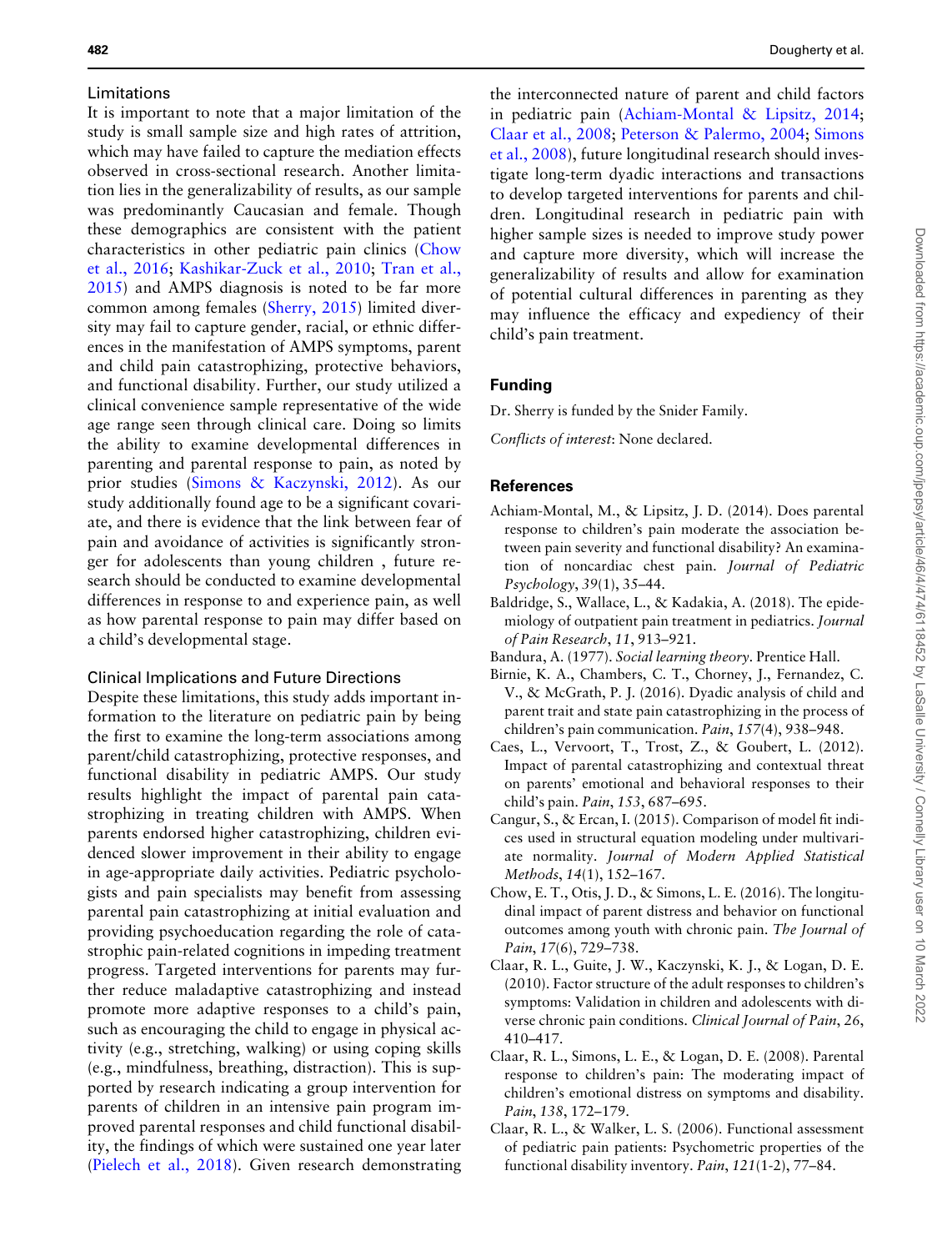- <span id="page-11-0"></span>Crombez, G., Bijttebier, P., Eccleston, C., Mascagni, T., Mertens, G., Goubert, L., & Verstraeten, K. (2003). The child version of the pain catastrophizing scale (PCS-C): A preliminary validation. Pain, 104(3), 639–646.
- Duncan, T. E., Duncan, S. C., Strycker, L. A., Li, F., & Alpert, A. (1999). An introduction to latent variable growth curve modeling: Concepts, issues, and applications. Lawrence Erlbaum Associates Publishers.
- Durand, H., Birnie, K. A., Noel, M., Vervoort, T., Goubert, L., Boerner, K. E., Chambers, C. T., & Caes, L. (2017). State versus trait: Validating state assessment of child and parental catastrophic thinking about children's acute pain. The Journal of Pain, 18(4), 385–395.
- Gmuca, S., & Sherry, D. D. (2017). Fibromyalgia: Treating pain in the juvenile patient. Pediatric Drugs, 19(4), 325–338.
- Goubert, L., Eccleston, C., Vervoort, T., Jordan, A., & Crombez, G. (2006). Parental catastrophizing about their child's pain. The parent version of the Pain Catastrophizing Scale (PCS-P): A preliminary validation. Pain, 123, 254–263.
- Goubert, L., & Simons, L. E. (2013). Cognitive styles and processes in paediatric pain. In Oxford textbook of paediatric pain. Oxford: Oxford University Press.
- Guite, J. W., McCue, R. L., Sherker, J. L., Sherry, D. D., & Rose, J. B. (2011). Relationships among pain, protective parental responses, and disability for adolescents with chronic musculoskeletal pain: The mediating role of pain catastrophizing. The Clinical Journal of Pain, 27(9), 775–781.
- Kashikar-Zuck, S., Flowers, S. R., Claar, R. L., Guite, J. W., Logan, D. E., Lynch-Jordan, A. M., Palermo, T. M., & Wilson, A. C. (2011). Clinical utility and validity of the functional disability inventory among a multicenter sample of youth with chronic pain. Pain, 152(7), 1600–1607.
- Kashikar-Zuck, S., Goldschneider, K. R., Powers, S. W., Vaught, M. H., & Hershey, A. D. (2001). Depression and functional disability in chronic pediatric pain. Clinical Journal of Pain, 17(4), 341–349.
- Kashikar-Zuck, S., Parkins, I. S., Ting, T.V., Verkamp, E., Lynch-Jordan, A., Passo, M., & Graham, T. B. (2010). Controlled follow-up study of physical and psychosocial functioning of adolescents with juvenile primary fibromyalgia syndrome. Rheumatology, 49(11), 2204–2209.
- Keith, T. Z. (2015). Multiple regression and beyond: An introduction to multiple regression and structural equation modeling. Routledge.
- Langer, S. L., Romano, J. M., Levy, R. L., Walker, L. S., & Whitehead, W. E. (2009). Catastrophizing and parental response to child symptom complaints. Children's Health Care, 38(3), 169–184.
- Law, E. F., Fisher, E., Howard, W. J., Levy, R., Ritterband, L., & Palermo, T. M. (2017). Longitudinal change in parent and child functioning after internet-delivered cognitive-behavioral therapy for chronic pain. Pain, 158(10), 1992–2000.
- Logan, D. E., Engle, L. B., Feinstein, A. B., Sieberg, C. B., Sparling, P., Cohen, L. L., Conroy, C., Driesman, D., & Masuda, A. (2012). Ecological system influences in the treatment of pediatric chronic pain. Pain Research & Management, 17(6), 407–411.
- Logan, D. E., Simons, L. E., & Carpino, E. A. (2012). Too sick for school? Parent influences on school functioning among children with chronic pain. Pain, 153(2), 437–443.
- Lynch-Jordan, A. M., Peugh, J., Cunningham, N. R., Trygier, J. R., & Kashikar-Zuck, S. (2018). Maternal protective parenting accounts for the relationship between pain behaviors and functional disability in adolescents. The Clinical Journal of Pain, 34(12), 1089–1095.
- MacCallum, R. C., Browne, M. W., & Sugawara, H. M. (1996). Power analysis and determination of sample size for covariance structure modeling. Psychological Methods, 1(2), 130–149.
- Muris, P., Meesters, C., van den Hout, A., Wessels, S., Franken, I., & Rassin, E. (2007). Personality and temperament correlates of pain catastrophizing in young adolescents. Child Psychiatry and Human Development, 38(3), 171–181.
- Palermo, T. M., Valrie, C. R., & Karlson, C. W. (2014). Family and parent influences on pediatric chronic pain: A developmental perspective. American Psychologist, 69(2), 142–152.
- Page, M. G., Campbell, F., Isaac, L., Stinson, J., & Katz, J. (2013). Parental risk factors for the development of pediatric acute and chronic postsurgical pain: A longitudinal study. Journal of Pain Research, 6, 727–741.
- Parker, D. M., Birnie, K. A., Yoon, I. A., & Bhandari, R. P. (2020). Interpersonal dyadic influences of pain catastrophizing between caregivers and children with chronic pain. The Clinical Journal of Pain, 36(2), 61–67.
- Peterson, C. C., & Palermo, T. M. (2004). Parental reinforcement of recurrent pain: The moderating impact of child depression and anxiety on functional disability. Journal of Pediatric Psychology, 29(5), 331–341.
- Pielech, M., Ryan, M., Logan, D., Kaczynski, K., White, M. T., & Simons, L. E. (2014). Pain catastrophizing in children with chronic pain and their parents: Proposed clinical reference points and reexamination of the PCS measure. Pain, 155(11), 2360-2367.
- Pielech, M., Wallace, D. P., Fitzgerald, M., & Hoffart, C. M. (2018). Parent responses to child pain during intensive interdisciplinary pain treatment and 1-year follow-up. The Journal of Pain, 11, 1275–1284.
- Sherry, D. D. (2015). Pain amplification syndromes. In R. E. Petty, R. M. Laxer, & C. B. Lindsley (Eds), Textbook of Pediatric Rheumatology (7th edn. pp. 681–692). Elsevier Saunders.
- Sieberg, C. B., Williams, S., & Simons, L. E. (2011). Do parent protective responses mediate the relation between parent distress and child functional disability among children with chronic pain? Journal of Pediatric Psychology, 36(9), 1043–1051.
- Simons, L. E., Claar, R. L., & Logan, D. L. (2008). Chronic pain in adolescence: Parental responses, adolescent coping, and their impact on adolescent's pain behaviors. Journal of Pediatric Psychology, 33(8), 894–904.
- Simons, L. E., & Kaczynski, K. J. (2012). The fear avoidance model of chronic pain: Examination for pediatric application. The Journal of Pain, 13(9), 827–838.
- Simons, L. E., Smith, A., Kaczynski, K., & Basch, M. (2015). Living in fear of your child's pain: The parent fear of pain questionnaire. PAIN, 156(4), 694–702.